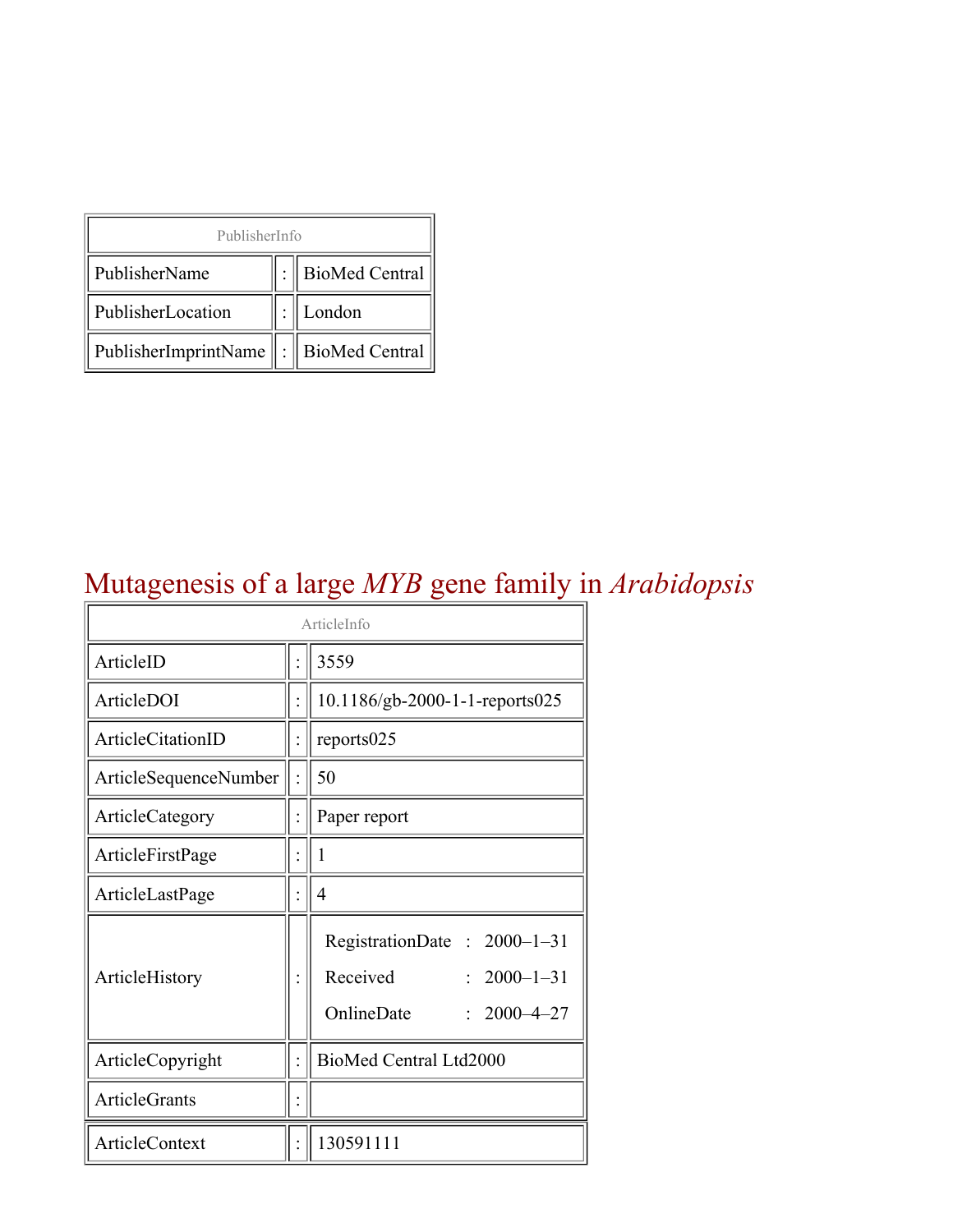#### Seung Yon Rhee

### Abstract

PCR screening five collections of mutagenized *Arabidopsis* lines to find those that have T-DNA or transposon insertions in 73 members of the R2R3 *MYB* gene family has identified 47 insertions into 36 genes.

## Significance and context

Approximately 84% and 55% of the genome sequence and genome annotation, respectively, of *Arabidopsis thaliana* is publicly available in [GenBank](http://www.ncbi.nlm.nih.gov/Entrez/) as of January 2000, and this has already fostered a number of genome-wide studies on gene expression and gene function. To facilitate the isolation of null alleles, many groups have created lines carrying T-DNA or transposable elements throughout the *Arabidopsis* genome. Meissner *et al.* survey the practical advantages and disadvantages of five of these 'knock-out' collections in an attempt to find lines that have insertions in the R2R3 subfamily of *MYB* genes, which encode transcription factors. *MYB* genes are involved in the regulation of cell proliferation and differentiation in animals. In plants, they are involved in a number of processes, including the regulation of secondary metabolism, abiotic stress, pathogen defense, and cellular morphogenesis. Finding mutants in this gene family presents a particular challenge because of sequence similarity among the large number of family members, potential redundancy of function, and the relatively small size of the genes (1.6 kilobases, where the expected average size of an *Arabidopsis* gene size is 4.8 kilobases).

## Key results

The five 'knock-out' collections screened are: *En*/*Spm* (for Enhancer or Suppressor-mutator) transposon insertional populations from AMAZE lines (Max Planck Inst. Zuchtungsforsch, Cologne, Germany); *En/Spm-I/dSpm* transposon system from SLAT (Sainsbury Laboratory *Arabidopsis thaliana*) and from the Centre for Plant Breeding and Reproduction Research, Wageningen, The Netherlands; and T-DNA insertional lines from the Laboratoire de Biologie Cellulaire, Versailles, France and Consejo Superior de Investigaciones Cientificas (CSIC), Madrid, Spain. The SLAT and T-DNA populations have stable insertions at low copy numbers (1-3 per line), whereas the AMAZE and Wageningen lines have mobile transposons at higher copy numbers (approximately 2-30 per line). The general strategy for identifying lines with insertions in the R2R3 *MYB* genes was to use gene-specific primers and primers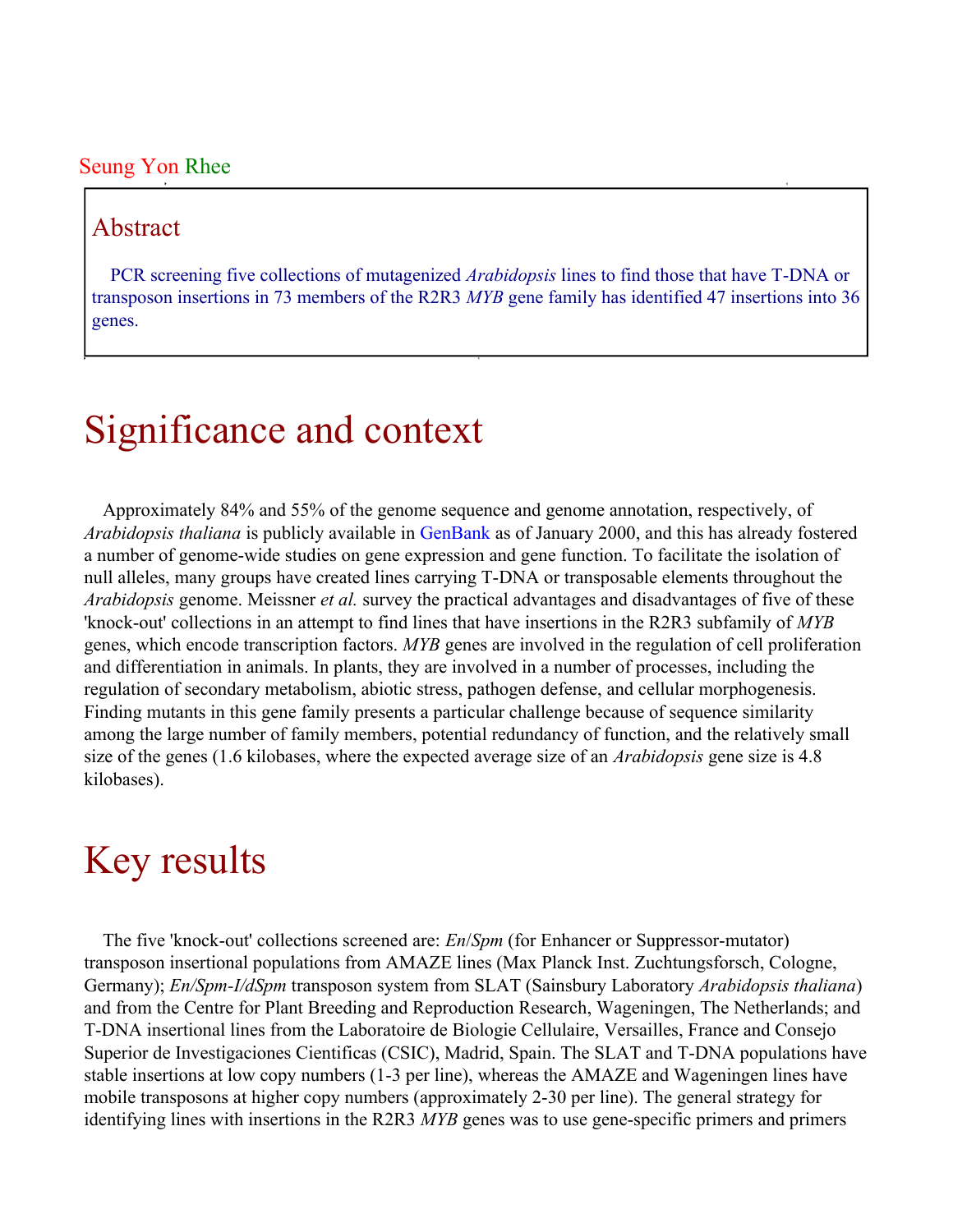against the insertion elements in a semi-nested or nested PCR. The AMAZE population gave the highest rate of insertion into the genes that were screened (54% insertion per gene screened from 8000 lines); in the other populations, insertions in *MYB* genes screened were detected at a rate of about 20%. The multicopy, mobile transposon lines generally had a higher rate of insertion in the *MYB* genes than the populations with non-mobile insertions, but the presence of other insertions and the mobile nature of the insertion will complicate the further characterization of these genes. On the other hand, SLAT populations (with stable transposons) are better suited for characterization of gene function, but isolating the individual lines carrying the insertion requires much more effort, as each DNA pool tested comes from a population of 50 independent insertional lines. Most of the lines with insertions in a gene of interest had reduced amounts of the gene transcript, but these lines need to be characterized further to identify the consequence of the insertion. None of the lines homozygous for an insertion in the gene of interest gave an obvious visible phenotype under normal growth conditions.

## Links

Information on the *Arabidopsis* sequencing project is available from The *Arabidopsis* Information Resource's *Arabidopsis* [Genome Initiative](http://www.arabidopsis.org/agi.html). The Versailles T-DNA insertional lines and the SLAT transposon insertional lines are available from the Nottingham *[Arabidopsis](http://nasc.nott.ac.uk/)* stock centre.

## Reporter's comments

The advantages and disadvantages of searching this set of insertionally mutagenized populations to find insertions in a gene of interest are clearly presented by the authors. Although no single population has reached saturation for insertional mutagenesis, Meissner *et al.* were able to find insertions in had an approximately 50% of the genes screened, by screening approximately 52,000 lines derived using a variety of mutagenesis methods. It is also clear that finding a homozygous line with an insertion in a gene of interest is a long way from finding a biological role for the gene, as not all these lines lacked the transcript or gave a clear phenotype. Determining the expression pattern of a gene and its protein in wild-type plants, as well as studying the global expression pattern of other genes in a line lacking the relevant protein, and studying lines carrying multiple null alleles of members of the gene family, may help us to understand the roles of the *MYB* family of transcription factors in *Arabidopsis*.

# Table of links

*[Plant Cell](http://intl.plantcell.org/)* **[GenBank](http://www.ncbi.nlm.nih.gov/Entrez/)**